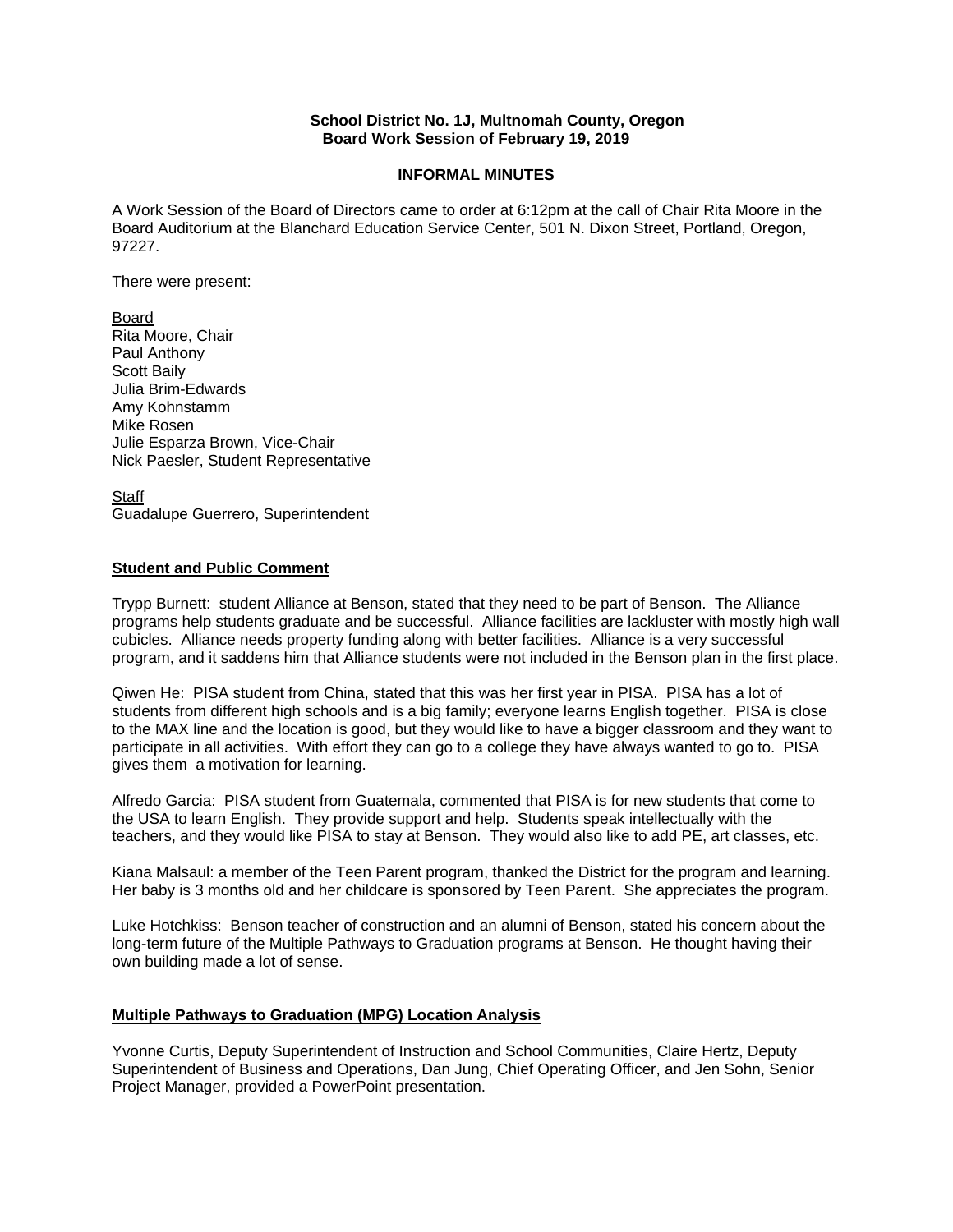February 19, 2019 Board Work Session Informal Minutes Page 2

Staff was recommending Scenario 4B for the Benson Campus:

- a. Co-locate Portland International Scholars (PISA), Pioneer High School, Portland Evening and Portland Summer Scholars and Portland Virtual Scholars within the Benson Polytechnic High School campus.
- b. Build a dedicated building on Benson campus property for MPG programs: Alliance High School at Benson, Reconnection Center and Services, and DART/Clinton School, to be funded through a future Bond proposal.
- c. All students and programs will be relocated during the construction phases of the project. Final temporary housing plans and schedules will be completed after detailed review of temporary location options with each program by the full design team (including the general contractor).
- d. This temporary housing plan includes: Benson Polytechnic High School, including Pioneer High School programs, at the Marshall Campus; MPG programs (with the exception of Portland Evening and Portland Summer Schools) at Kenton School; and Portland Evening and Portland Summer Scholars and PISA at Grant High School for the duration of the Benson Polytechnic High School modernization construction.

The proposal increases CTE pathways; honors current Benson High School students participation in the DAG; allows for separate school space for Benson High School students; and, support for English language learners and special education students.

Director Brim-Edwards asked if any space would be taken away from Benson. Mr. Jung responded no. Director Bailey questioned if Alliance students would be able to use Benson CTE space. Korinna Wolfe, Director of Multiple Pathways, responded that it was too early to determine. Director Kohnstamm asked if the 1700 enrollment for Benson includes the MPG students. Ms. Curtis responded that Benson will be built for 1700 students, and the extra building built for 200 students; it will be a 1900 student campus.

Chair Moore questioned if the two Alliance programs should merge into one. Ms. Wolfe explained that Alliance at Meek program is for younger students that is focused on emotional/mental learning and CTE. Alliance at Benson meets the needs of older students closer to graduation and has flexibility for working students. Superintendent Guerrero stated that we would have to continue developing scenarios and it would add more to the cost. WE don't know if it would even be reasonable. Director Kohnstamm commented that staff should do due diligence on the co-location option. Mr. Jung stated that he would prefer staying on the path right now, with the understanding that staff will look at combining both Alliance programs and come back with that information.

# **Quarterly Bond Accountability Committee (BAC) Report**

Committee Member Tom Peterson provided the report. Mr. Peterson reported that the budget situation for the 2017 Bond program remains dire. The challenge is to maintain fiscal discipline. The Lincoln team has engaged in a couple of important strategies that have borne some fruit.. Faced with a significant deficit during the Design Development phase of the Lincoln project, OSM engaged a professional value engineering firm to lead a 5-day workshop with the team. This exercise succeeded in identifying numerous design/construction alternatives with the potential to save up to \$29.5 million, bringing the project back to budget, without affecting program. This experience has resulted in OSM committing to the same exercise on Benson in the near future.

### **Quarterly Bond Report**

Staff provided a PowerPoint presentation which included information program cost summaries, a water quality proposal for a low-lead drinking water station pilot study, and the latest design for Lincoln High School.